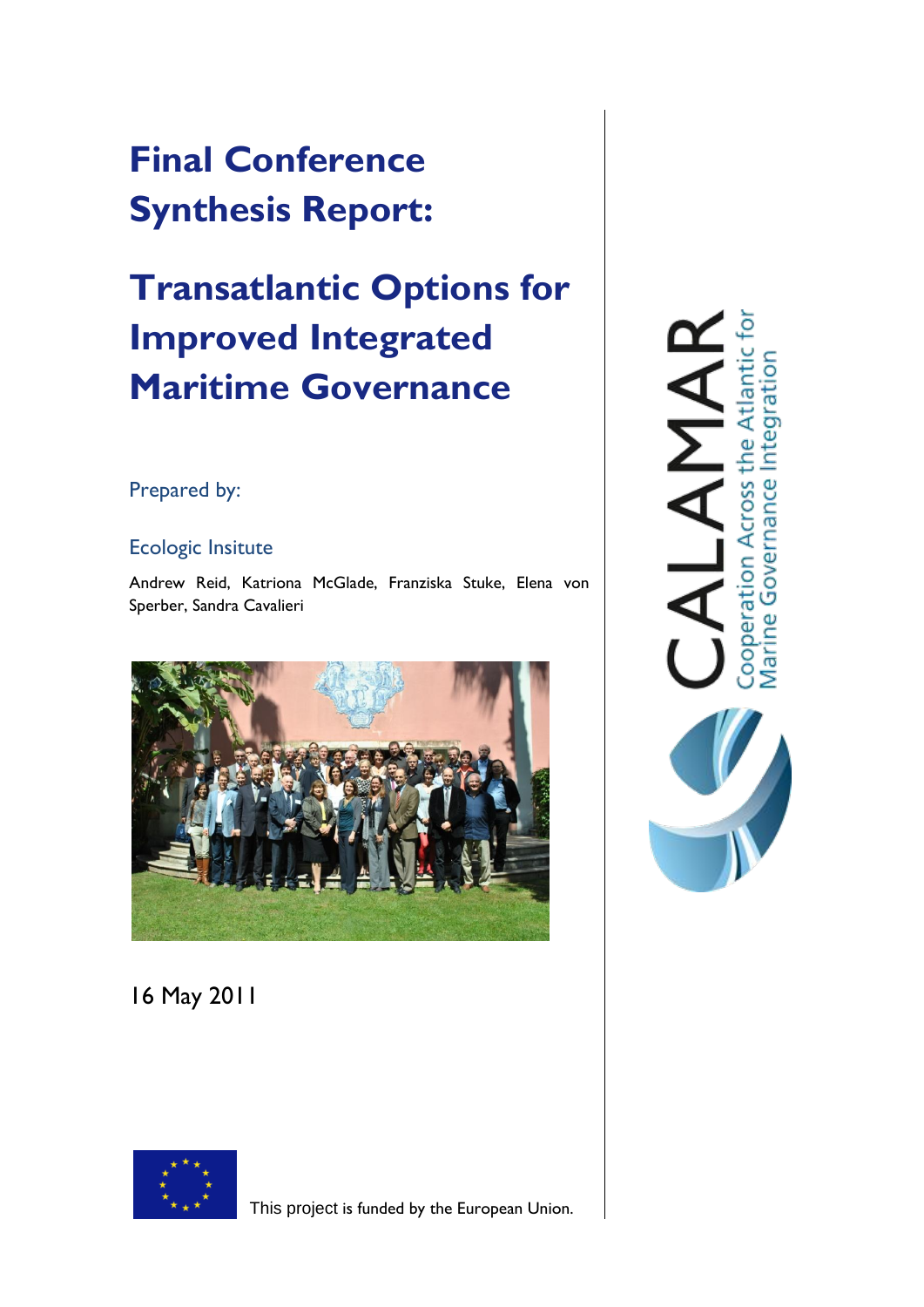#### **About CALAMAR**

The Cooperation Across the Atlantic for Marine Governance Integration (CALAMAR) project aimed to strengthen networks among key maritime stakeholders in the EU and US, and contribute policy recommendations to improve integration of maritime policies and promote transatlantic cooperation. The project convened a dialogue of more than 40 experts from both sides of the Atlantic. The CALAMAR project began in January 2010 and culminated in a final conference in Lisbon, Portugal on April 11-12, 2011 where the Working Groups' conclusions were presented. Two reports were developed to complement the dialogue by providing background information and assessments that: 1) compare EU and US maritime policy, and 2) identify opportunities and challenges for integrated maritime governance. A third report lays out policy recommendations for improved transatlantic cooperation in maritime governance based on the recommendations selected by the working groups throughout their discussions over the course of the CALAMAR project. All project reports are available on the project website at the following link: [http://www.calamar-dialogue.org/.](http://www.calamar-dialogue.org/)

The following report summarizes the key observations and policy insights that emerged at the CALAMAR final conference. The Conference was funded by the European Union with Grant Agreement No. SI2.548978, with generous support for the conference provided by the Luso-American Foundation (FLAD) and the United States Embassy in Portugal. More than 50 experts in ocean and coastal management from the US and EU participated in the conference. The contents of this report are the sole responsibility of Ecologic Institute (Germany) and its partners, Meridian Institute (US), Duke University (US), Institute for Sustainable Development and International Relations - IDDRI (France), and the University of Delaware (US). The views expressed in this paper do not necessarily represent the official positions of any institutions or governments with which the participants are affiliated.

#### **Acknowledgments**

We thank all of the CALAMAR experts who contributed their time and expertise to developing the recommendations and working group papers. In particular, we would like to thank the working group co-chairs. A full list of the working group members can be found in Appendix A.

**Oceans and Climate Change co-chairs:** Gary Griggs (US) and Niko Wijnolst (EU)

**High Seas co-chairs:** Emanuel Gonçalves (EU) and Lisa Speers (US)

**Integrated Marine Policies and Tools co-chairs:** Barry Gold (US) and Martin Pastoors (EU)

**EU/US Transatlantic Cooperation co-chairs:** Serge Beslier (EU) and Andrew Rosenberg (US)

#### **About Ecologic Institute**

The Ecologic Institute is a private not-for-profit think tank for applied environmental research, policy analysis and consultancy with offices in Berlin, Brussels, and Washington DC. An independent, nonpartisan body, the Ecologic Institute is dedicated to bringing fresh ideas to environmental policies and sustainable development. The Ecologic Institute's work programme focuses on obtaining practical results. It covers the entire spectrum of environmental issues, including the integration of environmental concerns into other policy fields. Founded in 1995, the Ecologic Institute is a partner in the network of Institutes for European Environmental Policy. The Ecologic Institute acts in the public interest; donations are tax-deductible.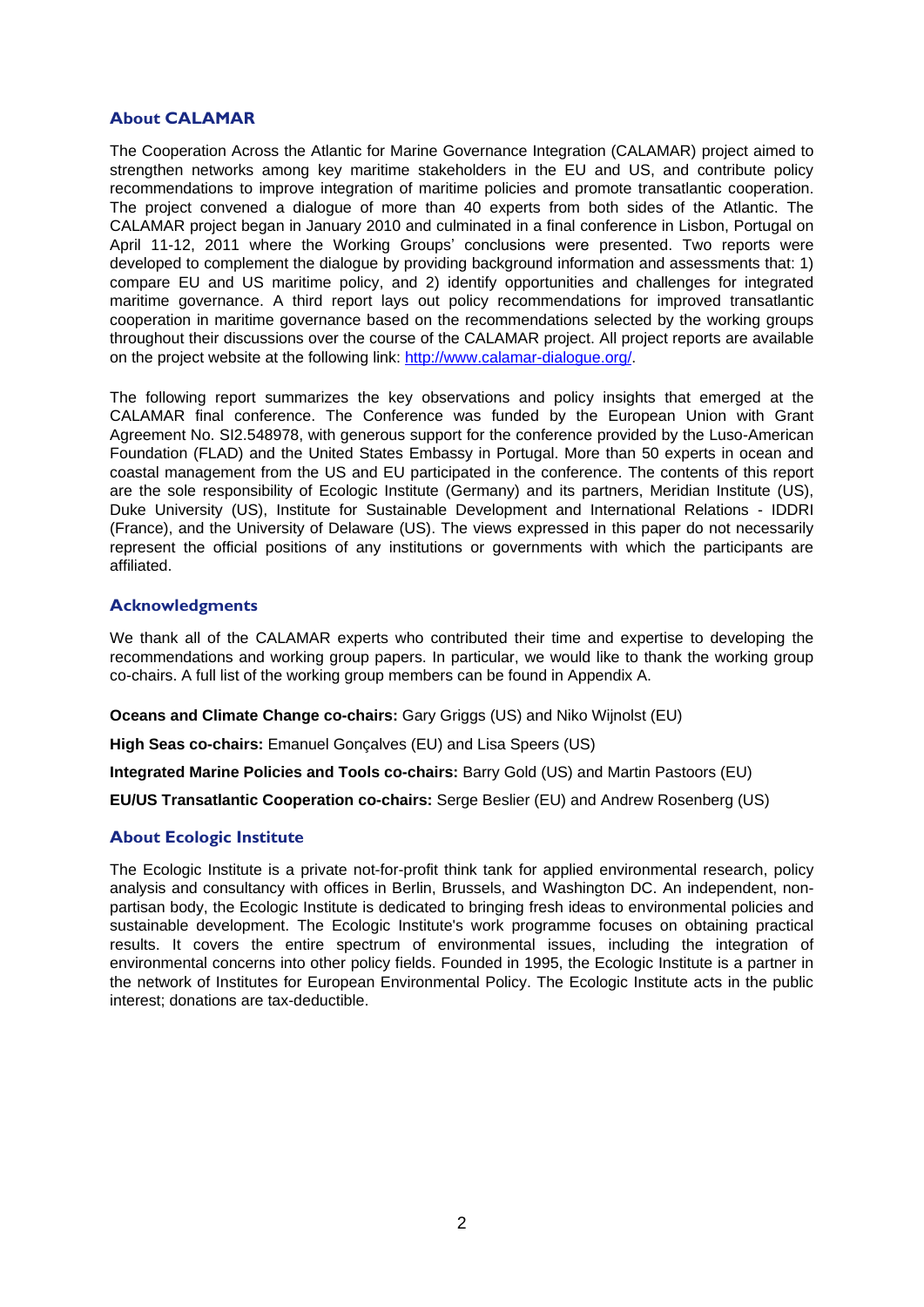## **Contents**

| 3 EU and US objectives for maritime governance4            |  |
|------------------------------------------------------------|--|
| 4 Panel Discussion: Oceans and climate change 5            |  |
|                                                            |  |
| 6 Panel discussion: Integrated marine policies and tools 9 |  |
| 7 Panel discussion: EU/US Transatlantic cooperation  10    |  |
|                                                            |  |
| 9 Appendix A: CALAMAR Working Group Members 13             |  |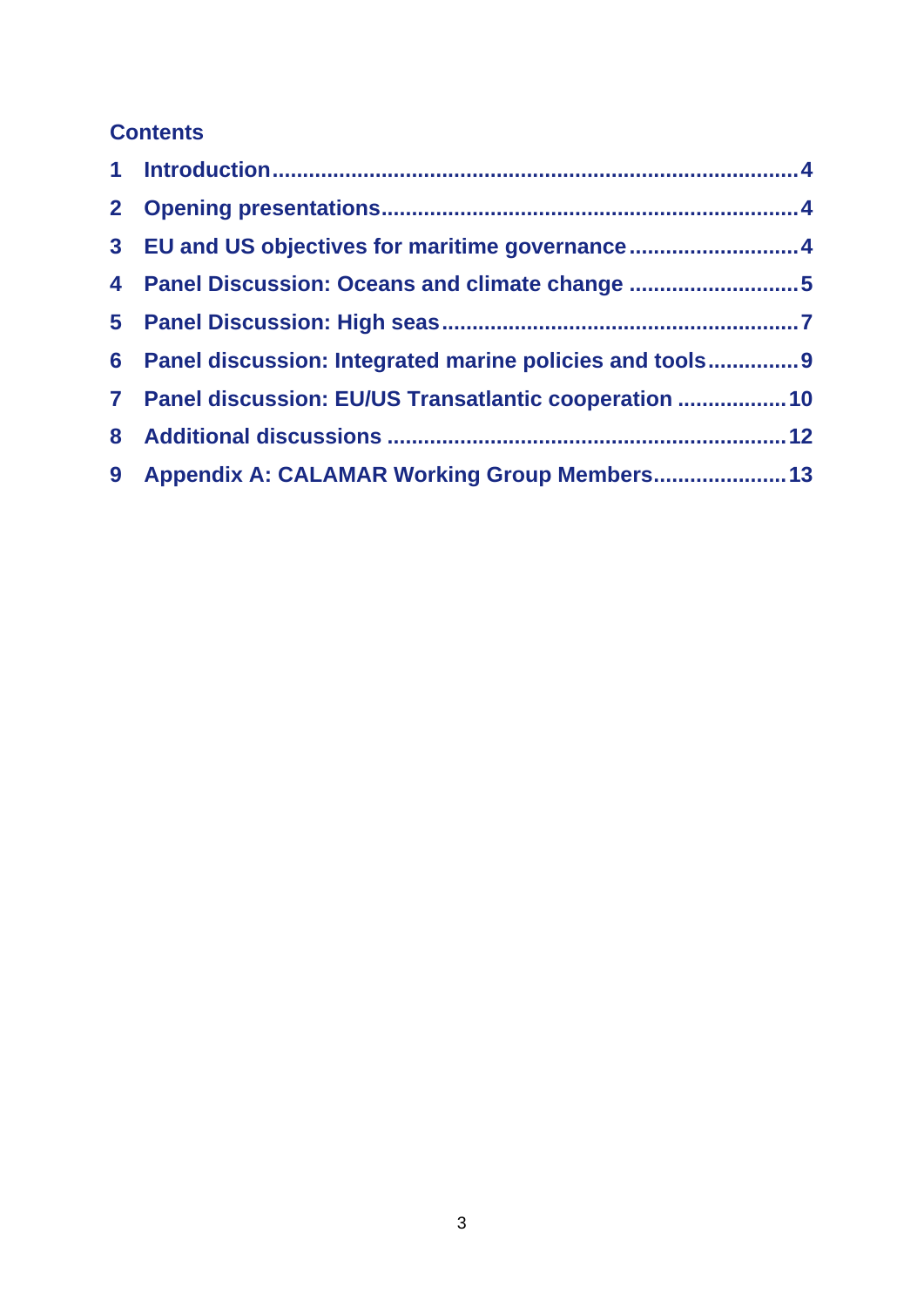## <span id="page-3-0"></span>1 Introduction

From April 11-12 2011, Ecologic Institute convened the final conference of the CALAMAR Dialogue in Lisbon, Portugal, bringing together more than 50 experts from the European Union (EU) and United States (US) to present and discuss policy recommendations on improving integrated marine governance across the Atlantic. The CALAMAR project, funded by the EU, engaged experts in a transatlantic dialogue on ways to strengthen cooperation in maritime governance. The experts – from industry, civil society, academia and government – were convened into working groups (WGs) that focused on four key areas:

- Climate Change
- High Seas
- Integrated Maritime Policies and Tools
- EU/US Transatlantic Cooperation

Over 12 months, the WGs collaborated and developed a series of policy options for improved governance and cooperation in the North Atlantic. These can be found on the CALAMAR website [\(http://www.calamar-dialogue.org/documents\)](http://www.calamar-dialogue.org/documents).

The CALAMAR project team is comprised of five partner organizations: Ecologic Institute (Germany), Meridian Institute (US), Duke University (US), IDDRI (France) and University of Delaware (US).

## <span id="page-3-1"></span>2 Opening presentations

**R. Andreas Kraemer, Director of Ecologic Institute and Charles Buchanan, Member of the Executive Board of the Luso-American Foundation,** gave welcoming remarks to the conference participants.

**Laura Cantral, Senior Mediator, Meridian Institute,** outlined the conference agenda.

**Sandra Cavalieri, Coordinator Transatlantic Program, Ecologic Institute**, described the CALAMAR project, its methodology, the respective maritime policy contexts of the EU and US, and some of the common themes in the WG policy recommendations. She also provided information on the dissemination strategy planned for the final project results.

## <span id="page-3-2"></span>3 EU and US objectives for maritime governance

**Paul Nemitz, Head of Unit for Maritime Policy in the Atlantic, Arctic and Outermost Regions of the European Commission, Directorate General for Maritime Affairs and Fisheries** compared the EU Integrated Maritime Policy (IMP) and Marine Strategic Framework Directive (MSFD) to the US National Ocean Policy (NOP). He offered his view that both sides emphasize environmental issues, with a high level of convergence between the NOP and MSFD. Compared to the NOP, however, the IMP underweights **security** (the EU lacks a specific competence in this regard), but places a comparatively larger **emphasis on economic development**. On this point, Mr Nemitz highlighted the comparatively high growth rates for European maritime economic sectors. He emphasized that sustainable practices are necessary not only for environmental protection, but also for ensuring economic growth. Conversely, environmental protection would make better progress if there was a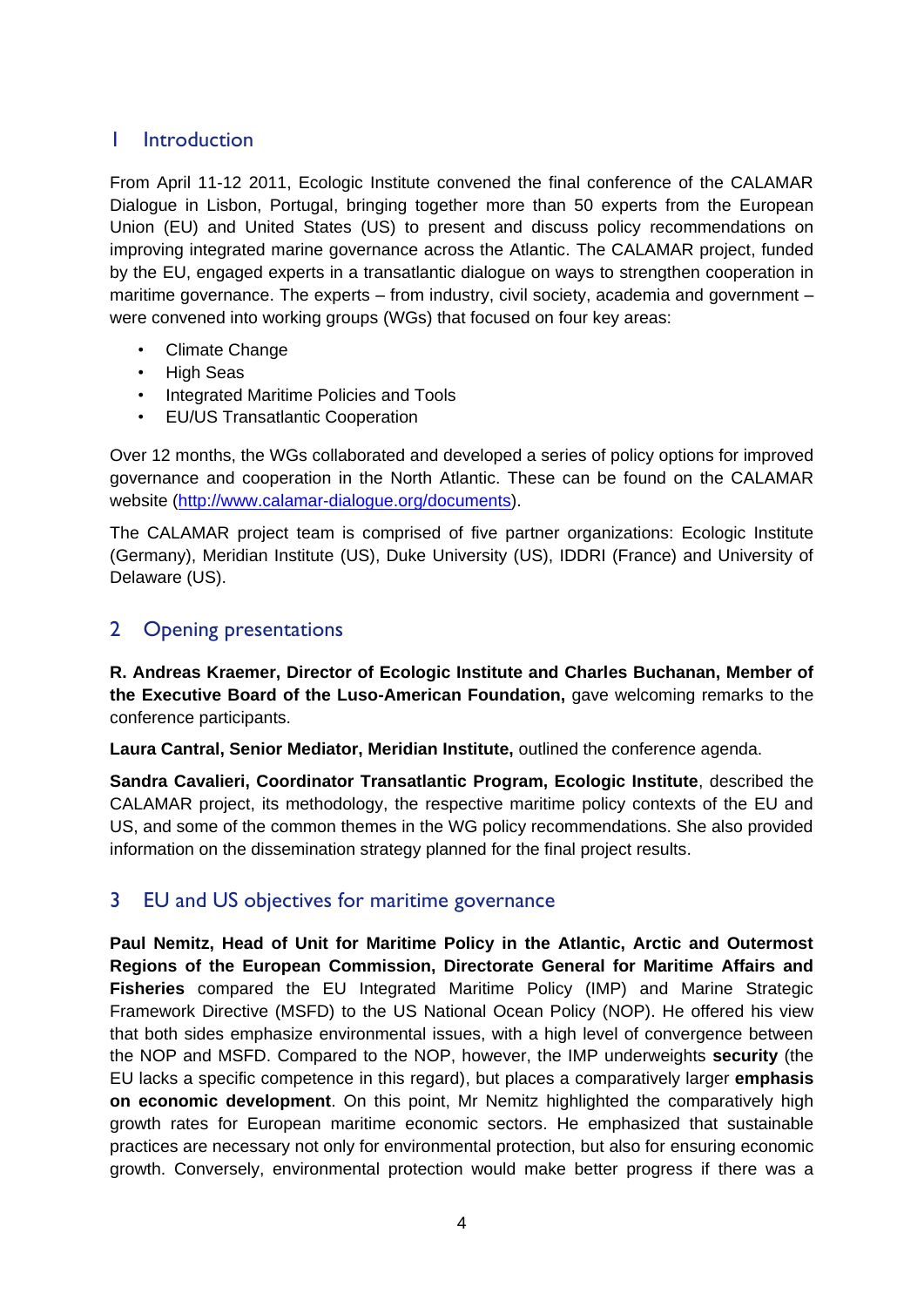clear perspective for economic growth in coastal areas and maritime sectors, thus forming together the package of sustainable growth.

Mr Nemitz noted that there was no lack of bilateral cooperation between the EU and US, but simply that time had been needed to develop and foster policies domestically before turning outwards. He stated that in recent years the European Commission has regularly looked to the actions and progress being undertaken in the US. He also remarked that future bilateral cooperation should be bolstered by the **transatlantic involvement of academia and civil society**, particularly in terms of a critical examination of how to **develop integrated approaches**. Along these lines, he emphasized the importance of transparency in governance, noting that transparency provided by non-governmental sources can be as important as that provided by government.

Looking forward, Mr Nemitz suggested that marine spatial planning, stakeholder involvement, data sharing and coastal adaptation to climate change impacts could all be the subject of a more **systematic dialogue**. He suggested the European Commission could directly liaise with the US National Ocean Council, including on international issues such as the Arctic. That said, Mr Nemitz thought the focus should be on domestic waters, owing to the difficulties of managing the high seas.

**Margaret Davidson, Director of the National Oceanic and Atmospheric Administration Coastal Services Center** stated that while US policy has recognized the economic importance of marine and coastal sectors in exposition, more could be done in terms of implementation. She highlighted the importance of the National Ocean Policy (NOP) established under President Obama"s 2010 Executive Order as the first ever US policy for stewardship of the oceans, and noted it was the result of a long process, including stakeholder consultation. She described the NOP"s main categories for action, noting that efforts are concentrated on a Coastal and Marine Spatial Planning framework, among others. Additionally, Ms Davidson highlighted that the Executive Order does not create any new regulations, restrict any existing actions, or slow down existing operations (such as oil and gas, environmental activities). Ms Davidson also recognized the importance of ports (90% of US consumer goods come through these) in the US discussion.

With regards to the policy/governance frameworks in place in the US for the NOP, she noted that the structure was extensive, consisting of bodies across the local, state, regional, tribal and national spectrum, with the intent of creating nested governance from the bottom up. To this end, the need for **strengthening the connection between science and management** was also highlighted.

Ms Davidson stated that there was scope for cooperation between the EU and US, and that the EU policy could be helpful to US academic and policy communities. She also underscored the **security aspect of ocean policy** and the need for **strengthened civilian and military cooperation** in the context of the changing geopolitical landscape.

## <span id="page-4-0"></span>4 Panel Discussion: Oceans and climate change

#### *Remarks from panelists*

The chair, **Gary Griggs, Director of the Institute of Marine Sciences, University of California, Santa Cruz,** opened the panel with an overview of the Ocean and climate change WG report, noting in particular the following 3 areas for EU/US cooperation: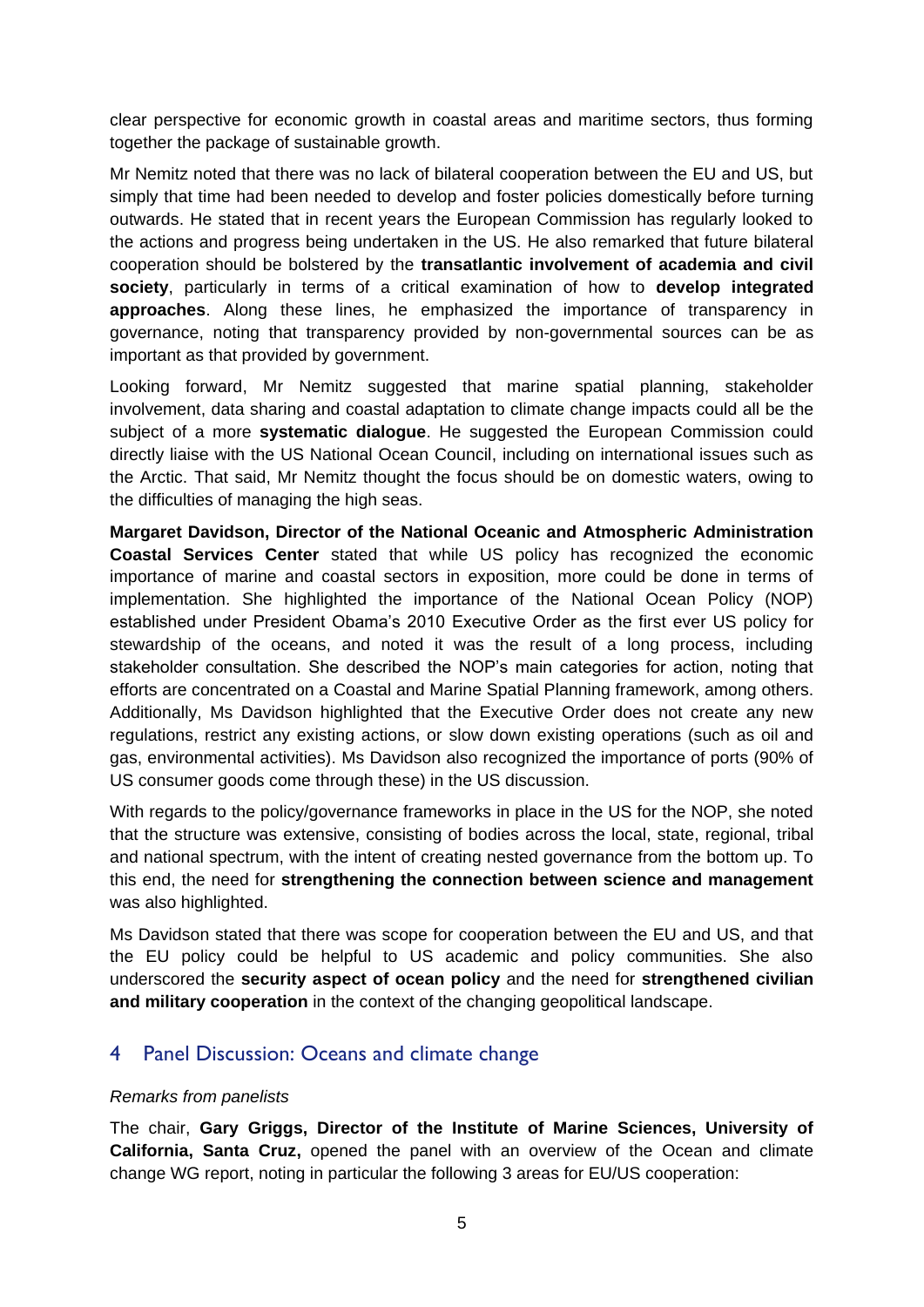- Improving exchange of scientific data and information
- Improving and prioritizing mitigation strategies
- Encouraging dialogues, and information exchange for adaptation

**Tundi Agardy, Executive Director, Sound Seas** emphasized the importance of understanding climate change vulnerabilities over much longer timeframes. She highlighted the **potential of natural adaptation strategies** (as opposed to engineered), noting the comparatively low economic costs and the related need to restore depleted ecosystems.

Dr. Agardy also emphasized the importance of **communication for adaptation**. She stated the belief that NGOs have a key role to play in this regard, as they have a skill set that makes them suitable for communicating and promoting the uptake of new science.

**Margaret Davidson, Director of the National Oceanic and Atmospheric Administration Coastal Services Center** agreed with the need for a balance between natural and engineered adaptation. She also noted the need to **leverage technology**, such as information portals, for improved knowledge exchange on ecosystem services, case studies, and best practices. She suggested the creation of a **transatlantic research and monitoring strategy** and suggested that indicators should be developed that focus on in-situ observations.

Ms Davidson also stated that coastal and ocean policy-makers need to become more engaged with the business and financial sectors. At a general level, Ms Davidson stated that the US needs to better acknowledge the problem of climate change, as has been done in the EU.

**Mark Dickey-Collas, Senior Scientist, Wageningen IMARES** addressed the subject of mitigation, noting that despite costs there are clear benefits, e.g, promotion of renewable sources of energy. He stressed the need to **enhance ocean-based renewable energy** and share more expertise on the matter, particularly regarding differing/competing ocean space needs. He also noted that publically funded information on renewable energies is being kept private for competitive reasons, and recommended this be made publically available.

Dr Dickey-Collas also addressed reducing GHG emissions in the shipping sector. He highlighted tools being implemented in some EU ports to reward good environmental status in ships, and thought this initiative could be spread across the EU further and to the US.

**Michael Orbach, Director of the Coastal Environmental Management Program, Nicholas School of the Environment, Duke University** lauded the 3 foci of the WG report, but noted that it did not pay sufficient attention to certain major adaptation issues. He noted that much **uncertainty remains regarding adaptation** and that, as human infrastructure has never had to tackle a prolonged period of sea level rise, our laws and policies are based upon a static sea. Adaptation, including its human aspects, e.g. trade-offs, will require a groundswell of dialogue beyond academia; therefore, our capacity for facilitation will need to be expanded.

Dr Orbach also stressed the **need for ocean observation systems** to take a broader view across the land/sea boundary, going from the heads of watersheds to the deep seas.

**Biliana Cicin-Sain, University of Delaware,** highlighted a major recommendation from the Working Group on the desirability of establishing, at the earliest possible point, a Transatlantic Dialogue on Adaptation to Climate Change, to exchange best practices and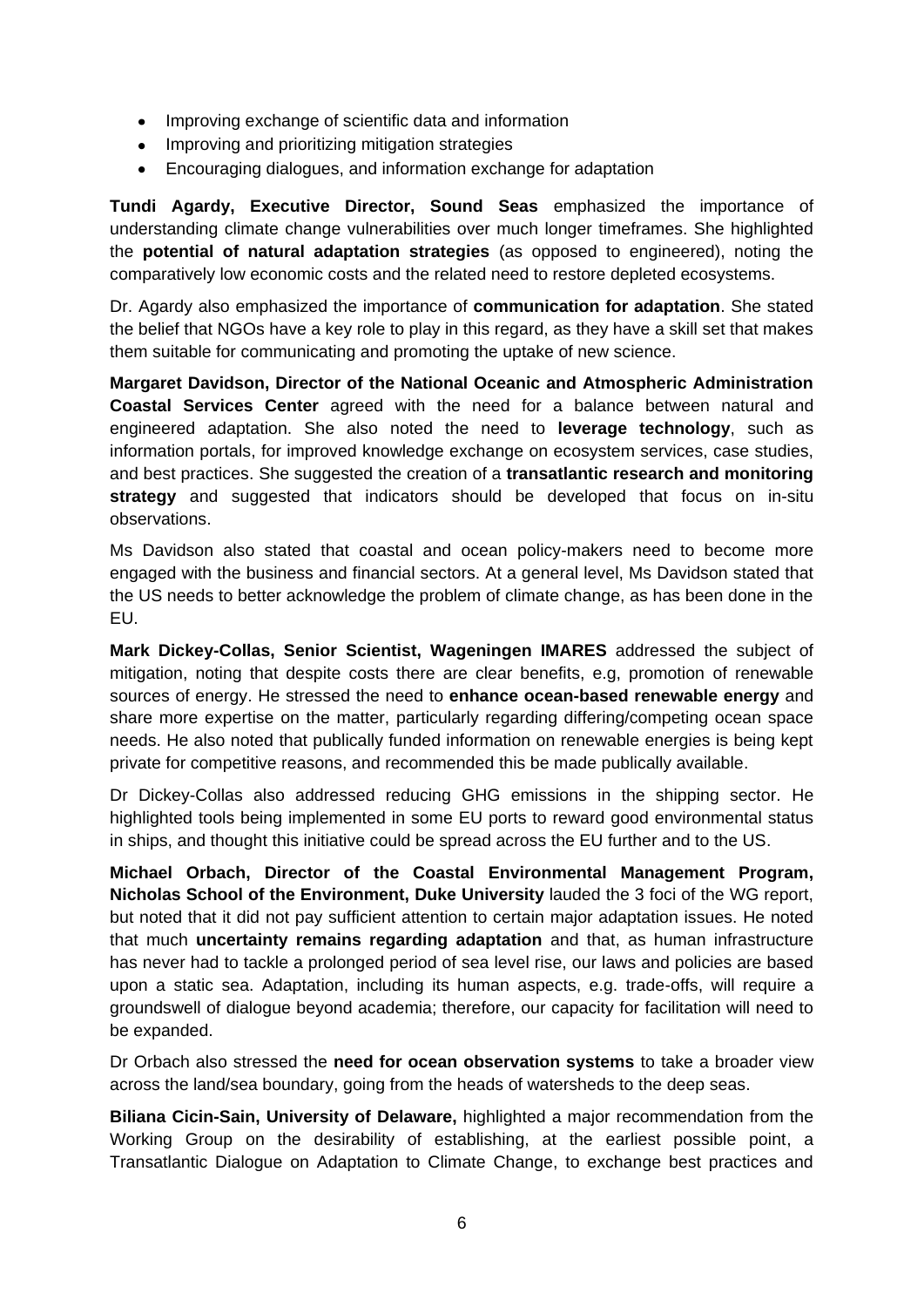experiences on this salient issue, noting that partners on both sides of the Atlantic were already ready to cooperate on such an initiative.

#### *Highlights of discussion*

- The issue of uncertainty regarding adaptation was discussed, with participants noting that though much is known about technical adaptation measures, the human elements (including trade-offs and competing values) remain uncertain, as does modeling the appropriate mix between strategies (e.g. retreat and defense)
	- o In response it was noted that we need to better understand how societies learn, as well as better communicating and involving society in the issue
- It was noted that US and international planners suffer from 'collective amnesia', where the response to a natural disaster is to restore the pre-disaster status quo, rather than creating more resilient systems.
- The schism between terrestrial and marine issues was highlighted, with participants noting that this occurs across the policy and NGO community
- The retreat of the insurance community from coastal areas was discussed, along with the challenges that states and communities face in overcoming this, in order to ensure that predicted climate change impacts in coastal regions do not become a an impediment to sustainable growth and job creation.
- Ocean acidification was addressed, including the difficulty in adapting to it

## <span id="page-6-0"></span>5 Panel Discussion: High seas

#### *Remarks from panelists*

The session was co-chaired by **Lisa Speer, Director of the International Oceans Program, Natural Resources Defense Council** and **Emanuel Gonçalves, Associate Professor, Eco-Ethology Research Unit, ISPA–University Institute.** Dr Gonçalves opened by noting that although high seas issues are difficult to address, they are of great importance. He then gave a brief overview of the high seas WG paper focusing on 4 key areas identified by the working group that could benefit from increased transatlantic communication and coordinated action:

- Prior Impact Assessment
- Identifying Ecologically and Biologically Significant Areas (EBSAs) and Vulnerable Marine Ecosystems (VMEs)
- Managing and protecting EBSAs and VMEs, including through the establishment of high seas marine protected areas (MPAs)
- $\bullet$ High Seas Governance

**Michael Lodge, Legal Counsel to the International Seabed Authority** spoke on the issue of **prior-impact assessments**. He highlighted that a recent elaboration on prior impact assessments by the Tribunal for the Law of the Sea (Feb 2011) meant that prior impact assessments are not only an UNCLOS obligation but also an **obligation under general customary international law**.

To operationalize these assessments, Mr Lodge suggested that it is helpful to break down the different legal provisions and the bodies of competence into a matrix format, as well as establishing goals and milestones. Opportunities for advancing this recommendation could be the UN open-ended working groups, CBD meetings etc. He also stressed the need to broaden the dialogue beyond the EU and US to other major Atlantic states, such as Brazil.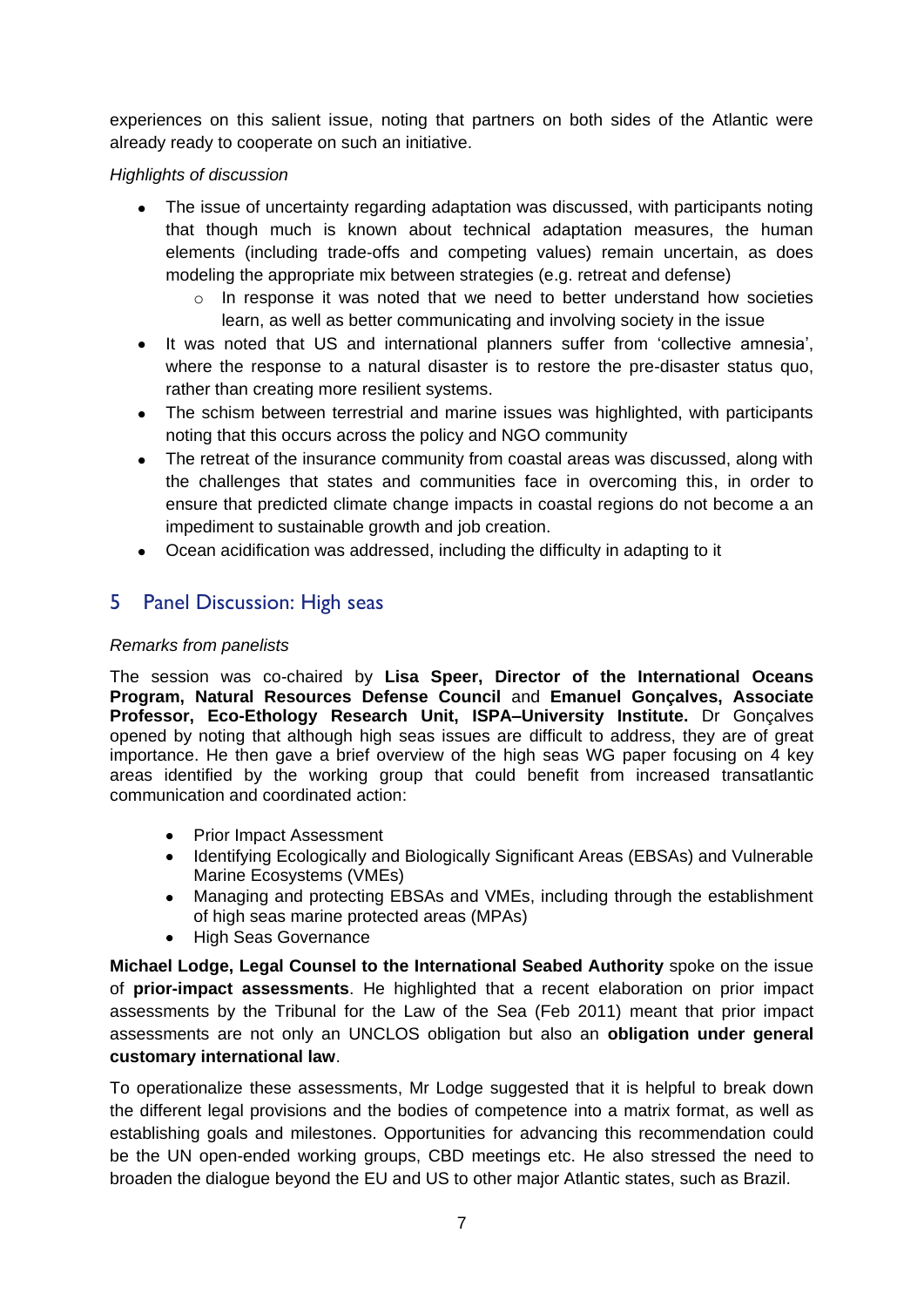**Jeff Ardron, Director of High Seas Program, Marine Conservation Institute** spoke about ecologically and biologically significant areas (EBSAs) and vulnerable marine ecosystems (VMEs). He noted that many of the perceived barriers to action on the high seas (e.g. lack of national jurisdiction) can be seen as opportunities, and that as **current activities on the high seas are small but growing** there is still opportunity for action. Due to their advanced technology and resources, the EU and US have the potential to lead in high seas management.

Mr. Ardron noted a number of siloed jurisdictional regimes: fishing; the ecosystem approach (under the framework of the CBD); mining; and shipping. He also highlighted the lack of mechanisms in the North West Atlantic for the identifying of EBSAs, and the need for improved marine domain awareness (MDA). He also recommended that all ships, regardless of sector or function, should be treated equally under international laws and standards.

**David Freestone, Executive Director of the Sargasso Sea Alliance** noted that the high seas are the "unfinished business" of UNCLOS. Though there are many relevant legal instruments in place, there is a **lack of enforcement and overarching oversight**. He highlighted the example of trying to establish a marine protected area (MPA) in the Sargasso Sea. Though there is no instrument for establishing an MPA in the region (the only bordering state is Bermuda), he suggested there was potential for EU/US collaboration in establishing such an area along the lines of the International Agreement Concerning the Shipwrecked Vessel R.M.S. Titanic. If successful, he suggested that this model could serve as a future example for the establishment of MPAs in the high seas.

#### *Highlights of discussion*

- There was further agreement on the need to involve other Atlantic states in the dialogue, as technology and the extension of the continental shelf facilitate new high seas activities.
	- o An EU/US led "top down" approach may be a sticking point for other countries, while inclusion of the G77 in the process was highlighted as necessary.
- The current absence and need for high seas "champions" was underscored. To this end it was noted that EU/US collaboration could serve such a leadership role and set an important example, with the North Atlantic serving as a "test case"
- The example of the OSPAR Commission in establishing MPAs was highlighted as a good example, including the important leadership role that Portugal played by cooperating with respect to its extended continental shelf. It was noted that the process had been more difficult than anticipated.
- The need for the US to accede to UNCLOS and the CBD was discussed and supported.
- The role of scientific work as laying a foundation to facilitate and encourage management work and policy creation was discussed.
- The need for an implementing agreement to UNCLOS to establish some sort of authority on the high seas was discussed.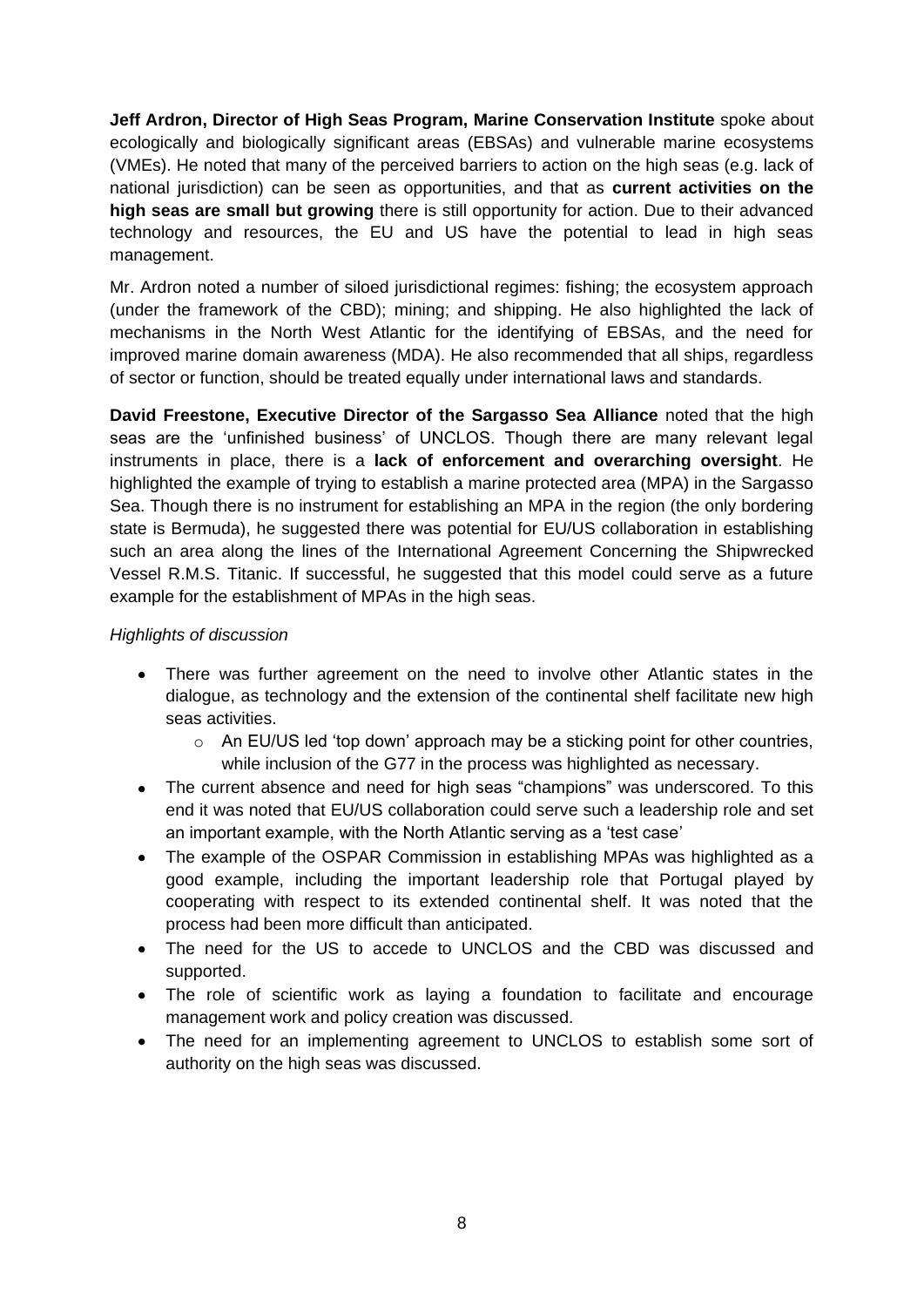## <span id="page-8-0"></span>6 Panel discussion: Integrated marine policies and tools

#### *Remarks from panelists*

The chair, **Barry Gold, Program Director for Marine Conservation, Gordon and Betty Moore Foundation,** opened the panel discussion with a brief overview of the Integrated Marine Policies and Tools WG report, explaining that the report focused on marine spatial planning (MSP) because the working group members unanimously agreed that this is the latest experiment and most promising in integrated approaches to marine policy and management that seeks to guide the intensity and location of ocean uses in a way that integrates human use and conservation. Its strength comes from focusing on and addressing the impacts of the entire suite of activities occurring in a specific place, balancing human uses with conservation of the ecosystem to facilitate appropriate and smart use of the ocean. Through experience, in both the U.S. and the EU, as well as elsewhere in the world, a set of best practices or critical elements that represent "good" MSP are beginning to emerge. There is a great opportunity for the U.S. and the EU to continue shared learning as both move forward to implement MSP.

**Frank Maes, Professor, Department of Public International Law, Ghent University** spoke on the issue of authority and competence. He noted that **EU MSP lacks an overall agency responsible for planning**, with planning occurring instead across a suite of competencies and authorities. In the past each authority has been driven to benefit its own stakeholders, and has not considered their external effects on other authorities.

Dr Maes suggested that a modest approach should be taken, convincing authorities to cooperate for benefits on a free basis. At the same time, he acknowledged that in the long term a legal basis will be needed, pointing to the lack of success of the 2002 EU Recommendation on Integrated Coastal Zone Management. As such, in the EU he suggested that MSP harmonization should take the form of a directive.

**Deerin Babb-Brott, former Assistant Secretary for Ocean and Coastal Zone Management, Massachusetts Executive Office of Energy and Environmental Affairs** spoke about his experiences with the Massachusetts Ocean Act, noting that although a legislative basis is optimal, policy makers need to "start where they are." He stressed **the priority of having clearly established objectives**, which can help with the following: low common denominators stemming from a lack of legislative basis; the need to recalibrate plans intermittently; and lack of best available data and information. He noted that compromise allows initial action, which can be expanded and further integrated across all sectors later.

**Charles Ehler, President of Ocean Visions** spoke about the need to better connect monitoring and evaluation. Additionally, he noted that MSP is a relatively new field, with many variations, though the concept of planning has been in place in various forms for decades. Regarding performance monitoring, he stated that this is necessary in a continuous planning process since the future is not static. Clear and detailed objectives are essential so that the progress can be evaluated over time and plans recalibrated. Accordingly, **indicators should emerge from the management process**.

**Tiago Pitta e Cunha, Counsellor for Environment, Science and Maritime Affairs of the President of Portugal** stated that the newness of MSP means that CALAMAR represents a good opportunity for the EU and US to learn from each other and overcome their differences. He underscored **the benefit of having the dialogue facilitated by academia and civil**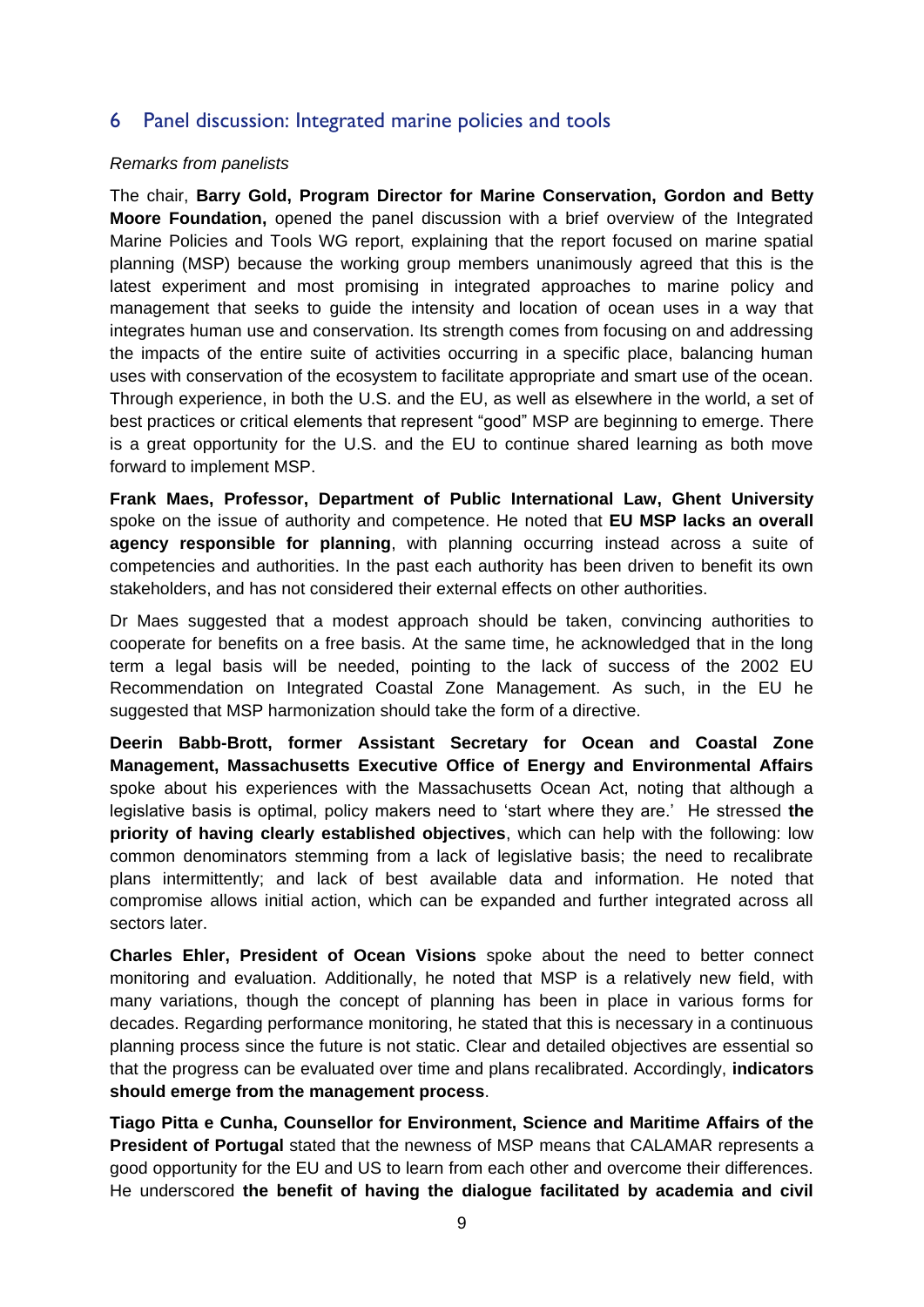**society**. He noted that most EU Member States have an untenable situation in terms of competence and authorities, and for MSP to be successful, there needs to be a change of thought in government, **moving away from a bias towards economic interests and instead fusing those interests with environmental ones**. He suggested that the ecologic economy will be one of the key drivers of the  $21<sup>st</sup>$  century.

Dr Pitta e Cunha also reemphasized the importance of having clear objectives. Similarly he noted that indicators must emerge from objectives, but be clear and detailed in and of themselves. In closing he noted that MSP had costs up front but would pay dividends, as well as commenting on the important role of licensing (in addition to planning).

#### *Highlights of discussion*

- One participant wondered if the MSFD could serve as the ecological basis for a future MSP Directive in the EU, and noted that environmental aspects of MSP seem more entrenched in the EU than US.
- The role of MSP on the high seas was considered, with the EU and US being highlighted as potentially playing a key leadership role in this regard.
- One participant noted that MSP is not inherently about environmental conservation; rather it is about managing space and usage. It was suggested the WG paper should more clearly emphasize the importance of environmental conservation as part of MSP.
- The need for human indicators about the socio-economic elements surrounding MSP was highlighted, noting that reliance upon solely biophysical indicators is insufficient.
- One participant noted that the US has a 2 year window for integrating MSP into the decision making process, owing to electoral uncertainty for 2012.
- One participant noted that the business case for MSP on both sides of Atlantic needs to be made, and that attention should be focused on how MSP has affected the development of plans for activities in the oceans.
- One participant asked if any sectors had been identified as more resistant to the adoption of MSP than others.

## <span id="page-9-0"></span>7 Panel discussion: EU/US Transatlantic cooperation

## *Remarks from panelists*

The chair, **Serge Beslier, Honorary Director, European Commission,** opened the panel with a brief overview of the WG report, and noted **that there are difficulties moving from scientific work to policy action.** Additionally, he noted that scientists tend to adopt a more dynamic, changing approach to MSP than lawyers, who have a more static stance.

**Elizabeth McLanahan. Deputy Director, Office of International Affairs, National Oceanic and Atmospheric Administration** stated that the National Oceanic and Atmospheric Administration (NOAA) would like to see a stronger focus on illegal, unreported and unregulated (IUU) fishing, as well as monitoring, control and surveillance (MCS). The EU and US both have processes in place to address IUU fishing, so this is a logical area of cooperation. Regarding MCS, she noted that there is **more that can be done to further the quick exchange of relevant information,** and that there are a number of international fora (CITES, FAO, ICAAT) which could be leveraged to this end.

**Margaret Davidson, Director of the National Oceanic and Atmospheric Administration Coastal Services Center** highlighted the need to explore how tools, data, case studies and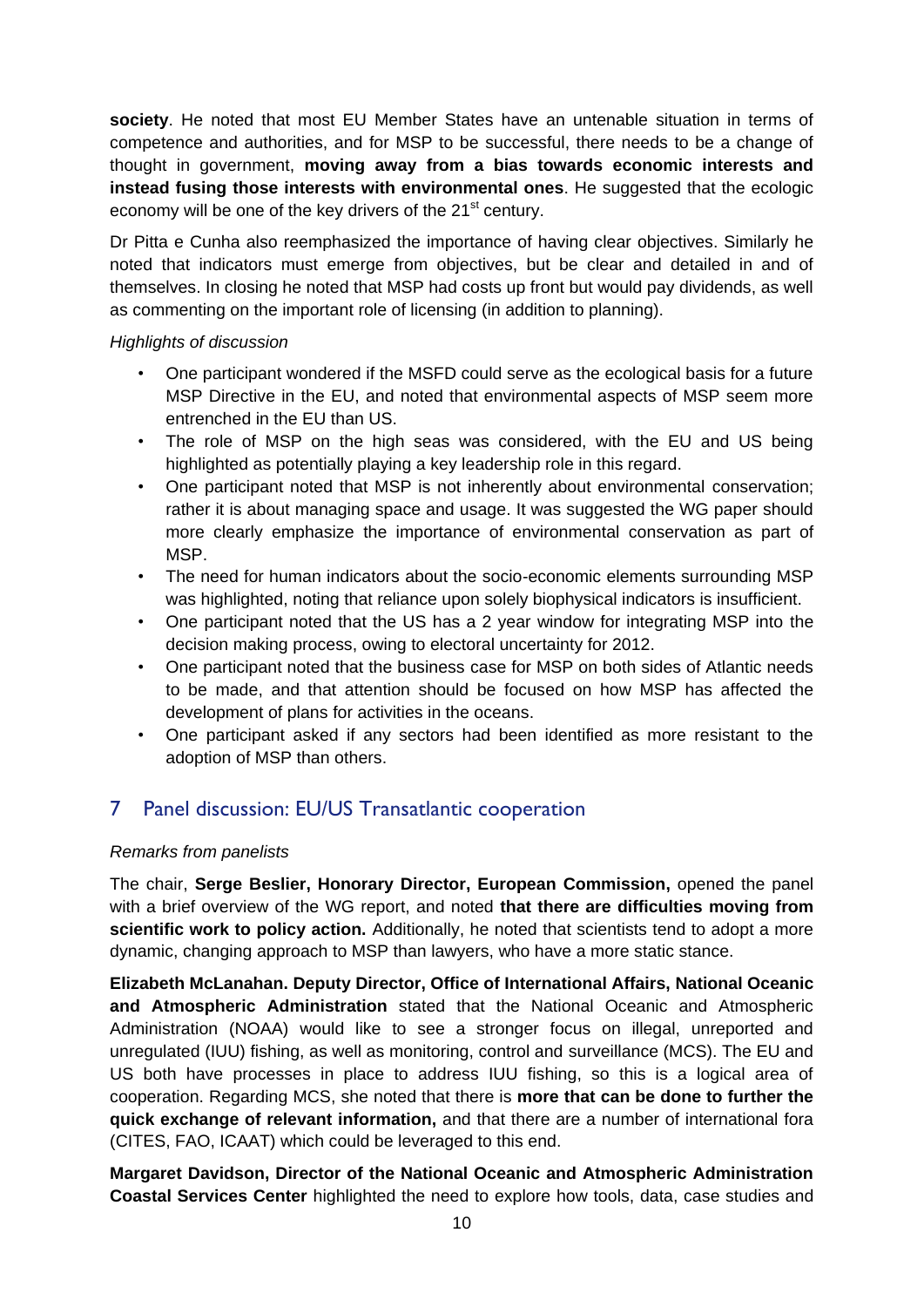lessons learned can be shared. She suggested that efforts should be devoted to **establishing and funding a programme of mutual exchange** between policy makers and professionals across the Atlantic. She noted the example of community level cooperation on climate change adaptation, and how it creates a new opportunity for further exchange of information, best practices, etc. between the EU and US.

**R. Andreas Kraemer, Director of Ecologic Institute** spoke about the need to design criteria for transatlantic partnerships. He noted that the EU places emphasis on **continual transnational policy learning**, with technical committees and reporting creating a cyclical management and review process. He stated that this does not tend to happen in the US, producing a less dynamic overall process. He suggested that it could be useful for the EU to open up its policy learning process so that US observers could participate and vice versa. Mr Kraemer also highlighted the imbalance in funding, with more funding for transatlantic cooperation seeming to originate in the EU, and US support being more symbolic.

**François Simard, Deputy Head and Senior Advisor for Fisheries, IUCN Global Marine and Polar Programme** spoke about the idea of framing EU/US cooperation in terms of what is in the interest of the Atlantic Ocean, rather than individual national or regional interests. He also spoke to **the need to weight different issues according to their importance**, but that this weighting would depend on in whose interest the cooperation was framed (e.g. piracy should have priority in terms of IUU fishing).

**Carlos Berrozpe, Head of Sector in charge of the marine environment, European Commission, Directorate-General for the Environment** stated that cooperation should build more upon what already exists (e.g. the similarities between the MSFD and the NOP), especially since existing policies are still in their formative stages.

Mr. Berrozpe highlighted several specific areas of cooperation, including: on the UN assessment process for the North Atlantic, and between the European Commission and NOAA on the issue of marine debris as part of the Rio +20 process. Additionally, he thought attention could be paid on how to **better foster the science-policy interface, noting that the dialogue with scientists should become regular**.

#### *Highlights of discussion*

- The role of the US was highlighted, as it was noted that the EU needs support in working with countries such as Iceland, Faroes and Norway regarding IUU fishing.
	- $\circ$  Both sides could work together to encourage other countries to participate in the voluntary IUU MCS system, with imports being subject to review.
- One participant highlighted the challenge stemming from a lack of information on the US Federal budget for planning activities.
- It was suggested that there will be opportunities to dig deeper into more politically difficult issues in the future, and it would be good for the dialogue to embrace this.
- It was suggested that the business community needs to be involved in addition to the ports and shipping stakeholders (especially the Chamber of Commerce).
- It was noted that there has been significant exchange between EU and US on MSP already, with the US being heavily influenced by the EU experience (although credit is not documented).
- The need for increased mainstreaming of environmental issues in development was emphasized, with the increasing circulation of GEF projects highlighted as a potentially positive trend.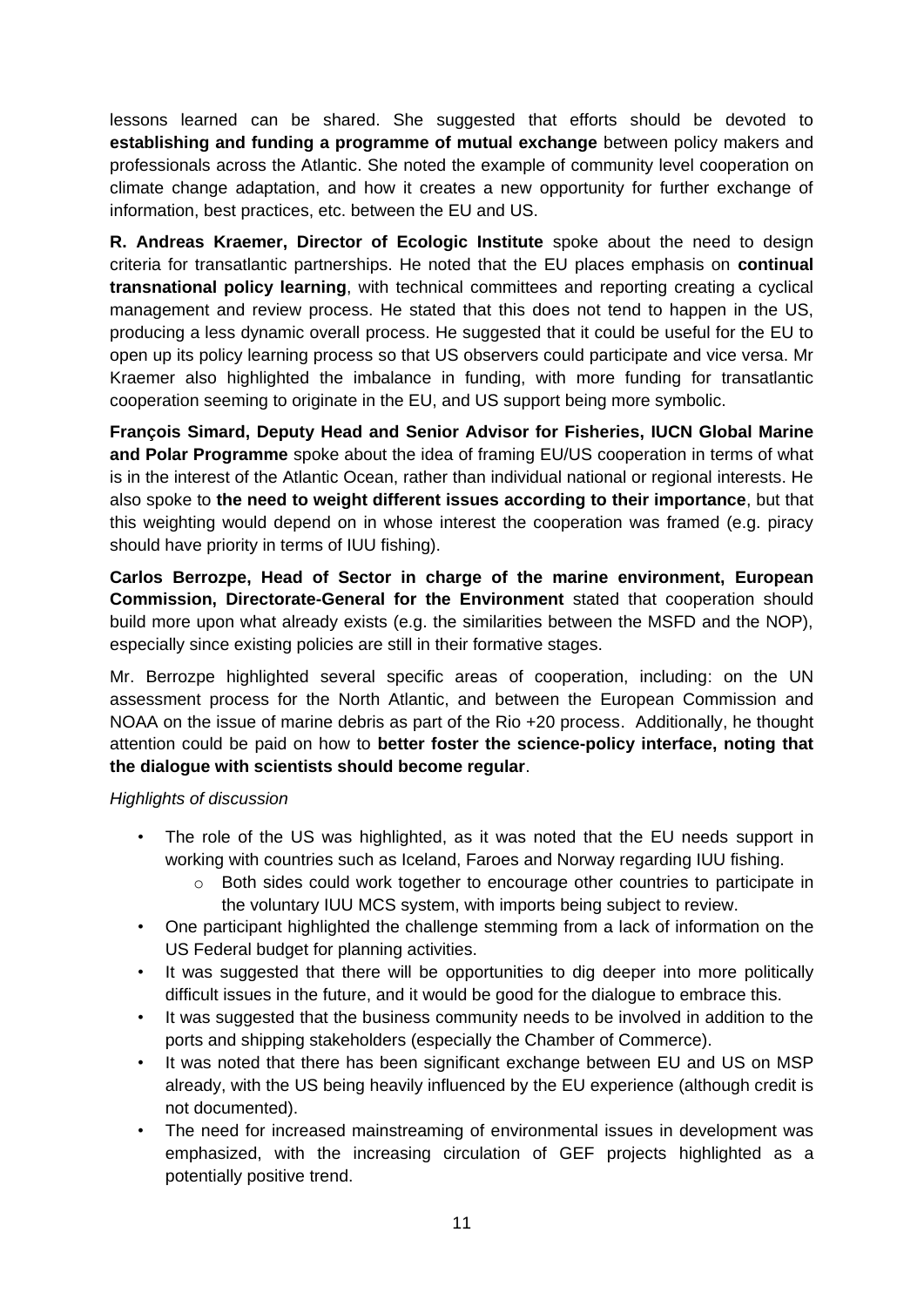## <span id="page-11-0"></span>8 Additional discussions

Over the course of the conference, several discussions were held on how to build upon the work of CALAMAR. One such discussion focused on the possibility of advancing this work through the UN Conference on Sustainable Development (Rio+20) to be held in 2012. Possible areas for strengthening EU/US cooperation through this forum included: the concepts of the "green" and "blue" economy; marine debris; reinvigorating the Global Programme of Action, as well as restructuring the institutional framework of global environmental governance.

Another broader discussion examined how the EU/US dialogue established under CALAMAR could be sustained and fostered in the future. Common ideas included:

- The need to proactively engage with audiences and actors outside of academia, such as industry, security and finance (the Transatlantic Business Dialogue was highlighted here).
- The potential use of the 'blue' and 'green' economy concepts as a rallying point to increase visibility and involvement.
- The need to improve scientific cooperation, by limiting the differences in how proposals are evaluated, and by linking existing databases and repositories.

Potential fora and venues discussed for continuing the dialogue included: the ocean-focused Expo 2012 in Yeosu, South Korea; the upcoming Dräger Foundation processes on transatlantic marine issues; and the EU Maritime Day and the US Capitol Hill Oceans Week.